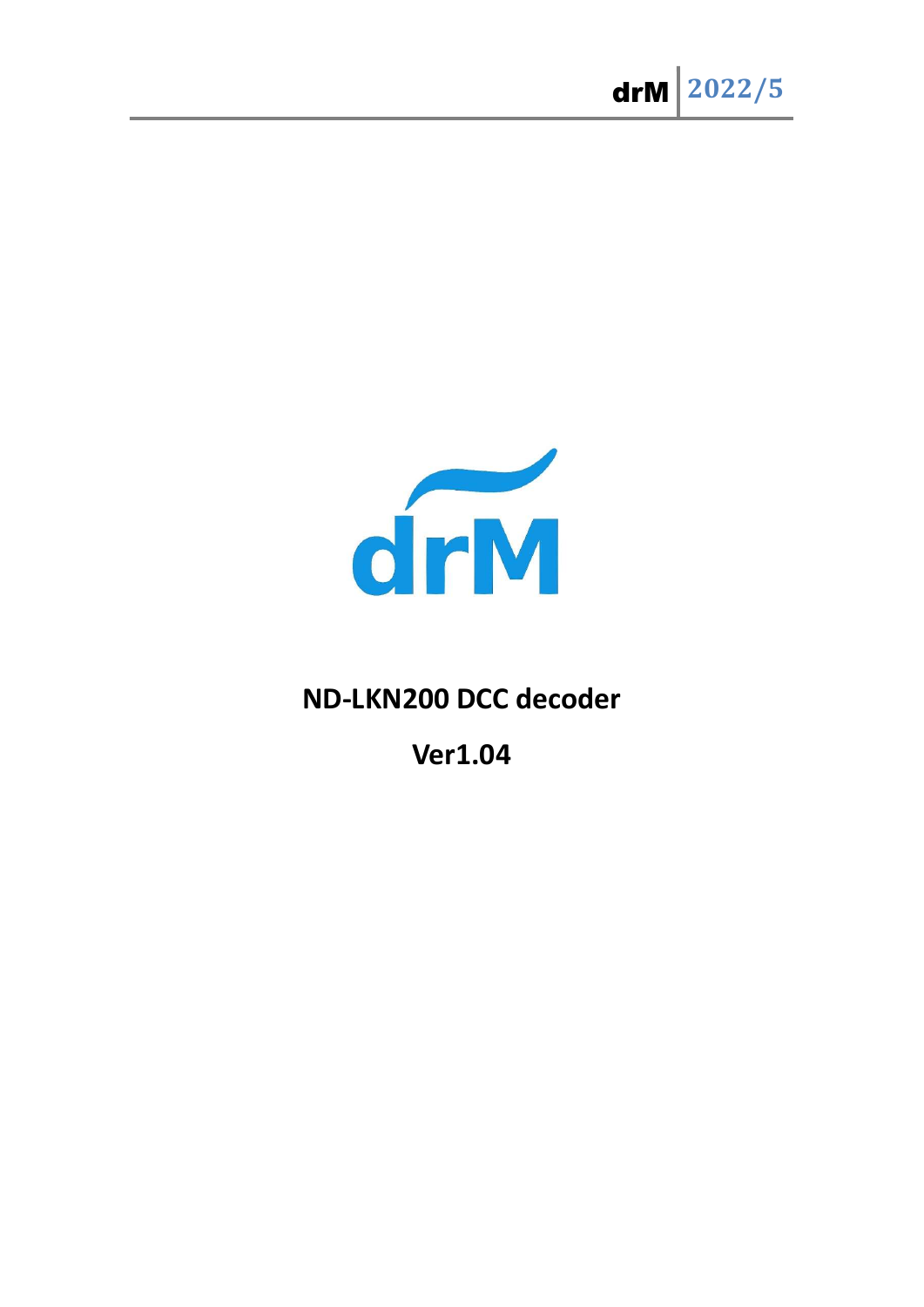# ND-LKN100

### 1. Function

- 1. Maximum voltage to 17V
- 2. 2 function outputs, each output maximum 20mA
- 3. 1~9999 car number selection
- 4. The light has 4 kinds of effect output

## 2. Installation Notes





- Please follow the diagram to install the decoder.
- If the installation is not plugged in correctly, it will cause the decoder to fail. Please confirm the installation is correct.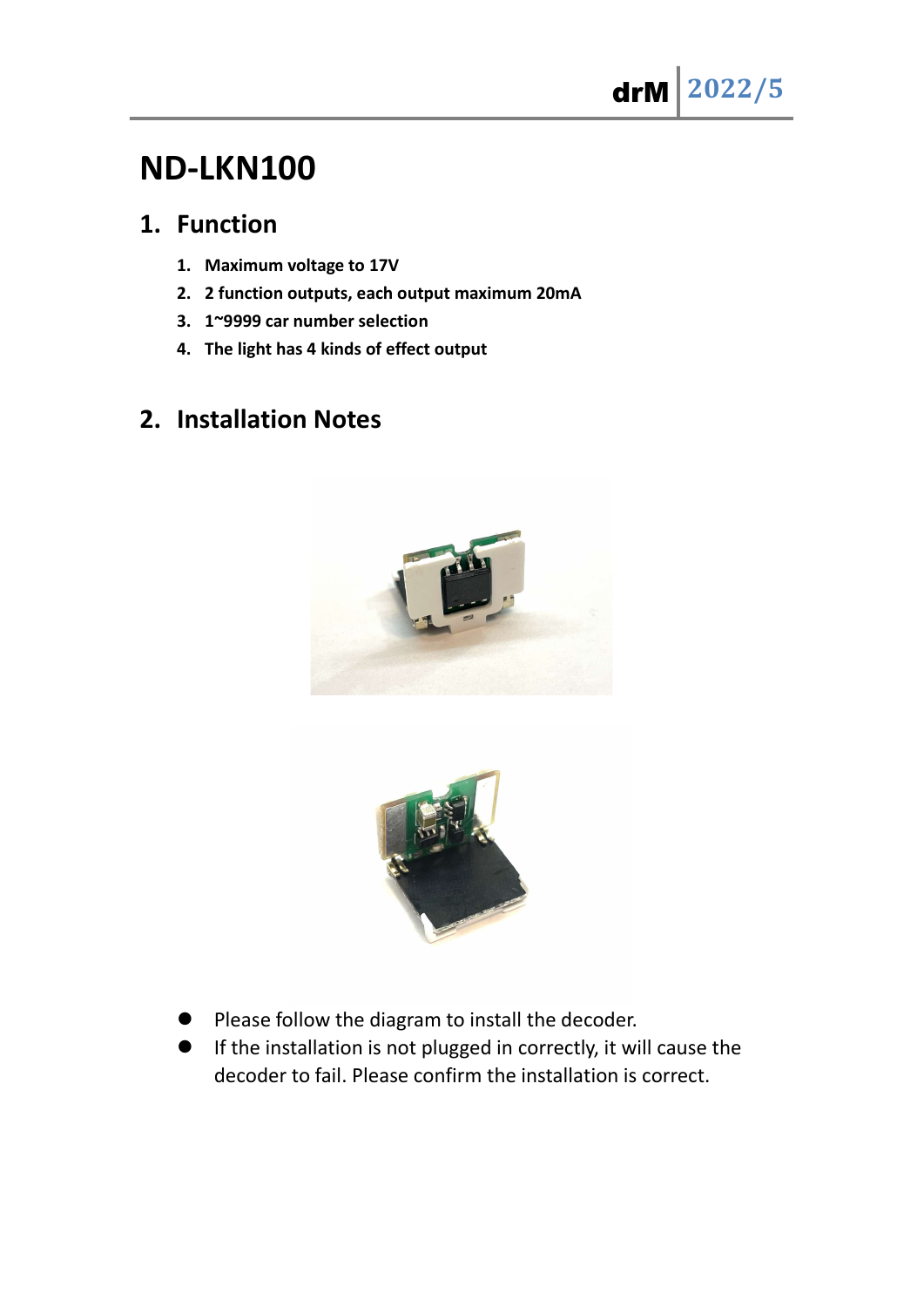## 3. Connect the arc lamp



 Connect the LED as shown in the figure. The red wire is connected to the positive terminal of the LED, and the black wire is connected to the negative terminal of the LED. The recommended size of the LED is SMD 0805 or SMD 0603.

#### 4. Precautions

- Please confirm that the total current consumption of LED installation does not exceed 60mA.
- Do not install the chip rail power supply and the light output in reverse to prevent the decoder from burning.

#### 5. Reset

 To reset back to the factory setting, please write 8 to CV8, and the factory setting will be restored after the writing is completed.

#### 6. CV List

| <b>CV</b> | illustrate           | Range   | <b>Factory</b> |
|-----------|----------------------|---------|----------------|
|           | Short address        | 1-127   |                |
|           | Reset                | 0,8     | 164            |
|           | Long address Hi byte | 192-231 |                |